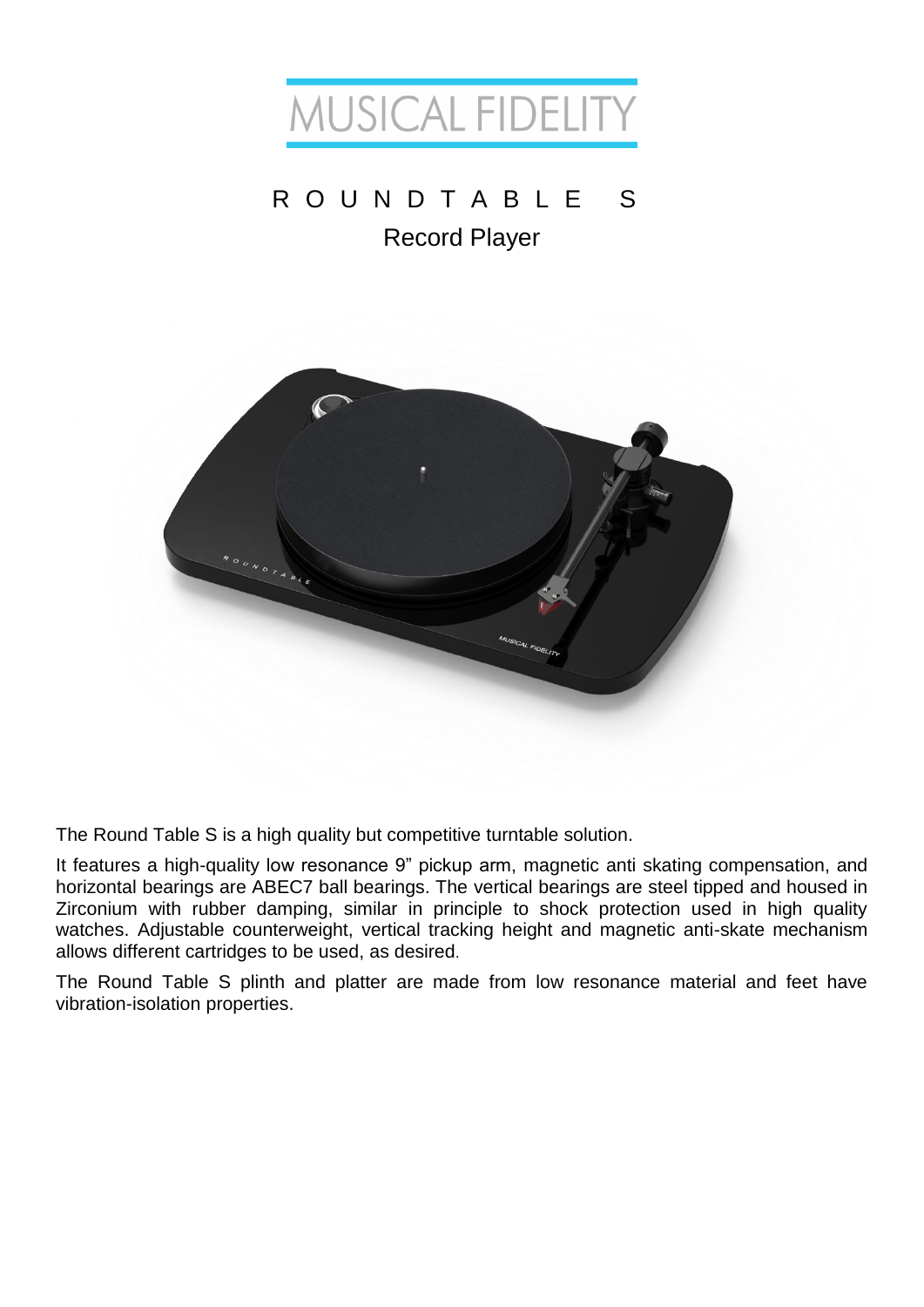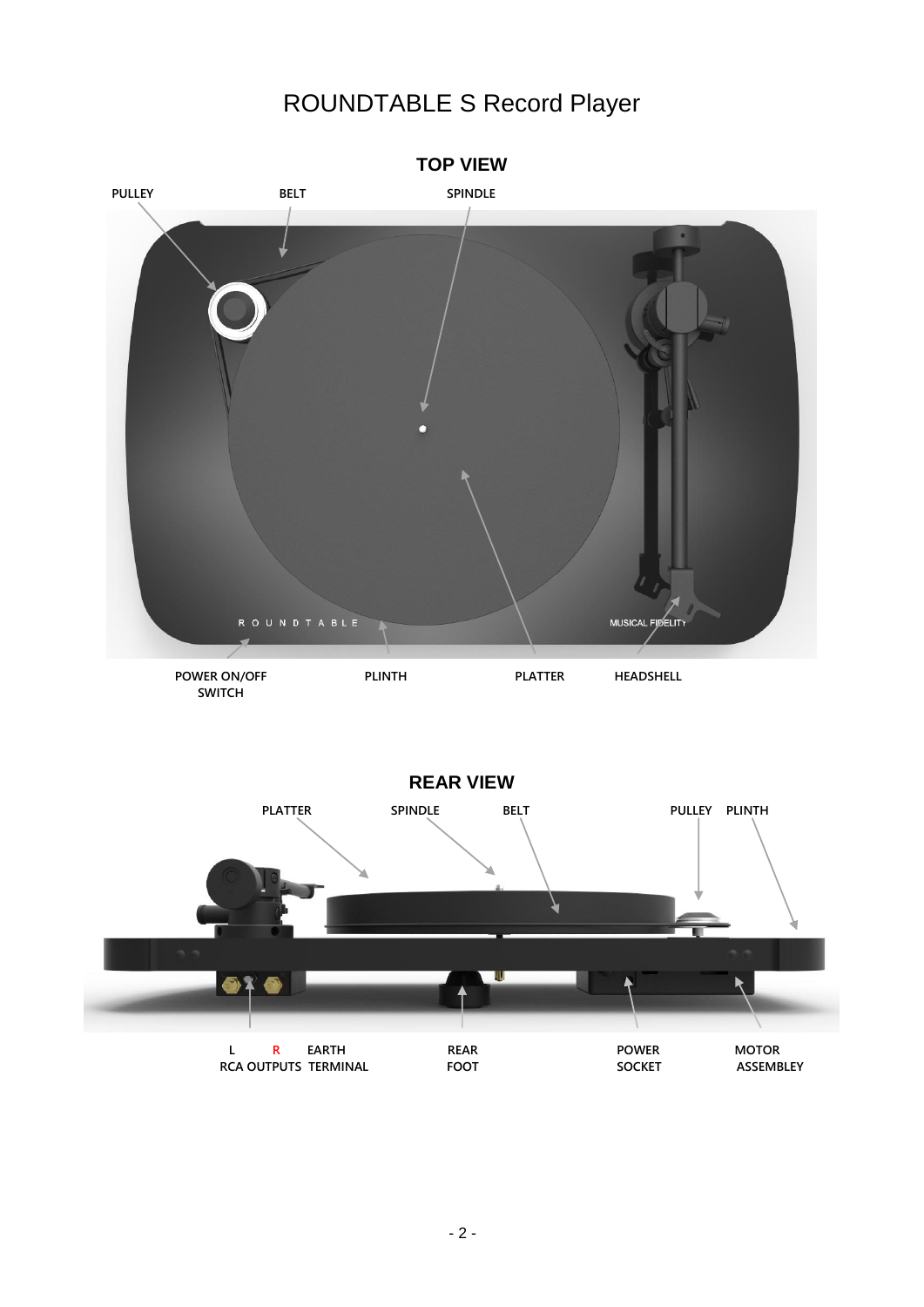### **Unpacking and Setting Up**

Place box right way up on floor and ensure designated area where record player is to be used is clear, level and stable. Try to route any nearby significant current carrying (e.g. mains and speaker cables) as far away as possible.

Open up top of box carefully, taking care not to damage contents inside. Lift out covering and top packaging block to allow access to plinth/tonearm assembly. Carefully lift this assembly out and place on the designated area.

Ensure unit is level and placed where it cannot be accidently knocked. Check ON/OFF switch is in OFF position.

Remove plinth support packaging to gain access to platter below. Remove from packing and locate the 'lower portion' of the spindle (longer and square-cut). Carefully locate lower spindle into brass ring in centre of plinth and lower the platter until it is fully seated. Make sure platter spins smoothly by pushing it gently in a clockwise direction.

Note tonearm is factory pre-set, so do not make any adjustments to them, unless fitting a cartridge!



Please keep all packing and the box in a safe place. These may be required for moving the unit elsewhere, and will ensure the unit's safe transport.

### **Fitting the Belt**

White cotton gloves are provided to wear whilst handling the belt**.** The belt should be handled with care and must not be over-stretched, nor be contaminated with grease or sweat. These will affect performance and lifespan of the belt.

Initially set belt on pulley according to type of record normally played, see picture below.

PULLEY information



Position and hold the belt on the chosen pulley groove and pass belt around platter until it is fully encompassing both. Spin the turntable slowly clockwise, several turns, to allow the belt to gain optimum position on the platter. The belt should end up more or less parallel to the surface of the plinth.

Belt position on pulley may be changed at any time to accommodate different record sizes and speeds. Ensure platter is completely stationary before attempting to change belt position! A plastic speed change tool is additionally provided to help change belt position without touching it.

### **Power Adaptor**

A mains power adaptor is supplied with different pin attachments to suit various mains sockets. Choose correct pin attachment for local mains and slide on to the contacts on the mains power supply case, in the direction indicated by "LOCK" on the attachment. A small click should be heard when the attachment locks into place. The power supply is now ready to use.

To change the socket type, press square button in centre of attachment and move attachment in position indicated by "unlock" on the attachment. The pin attachment should then slide off the power supply case. Plug power supply into wall and record player.

### **Amplifier Connections**

This turntable requires an amplifier with dedicated phono amplifier either built in or a separate phono amplifier unit. Line level inputs such as CD, AUX or TUNER are NOT suitable for phono cartridges.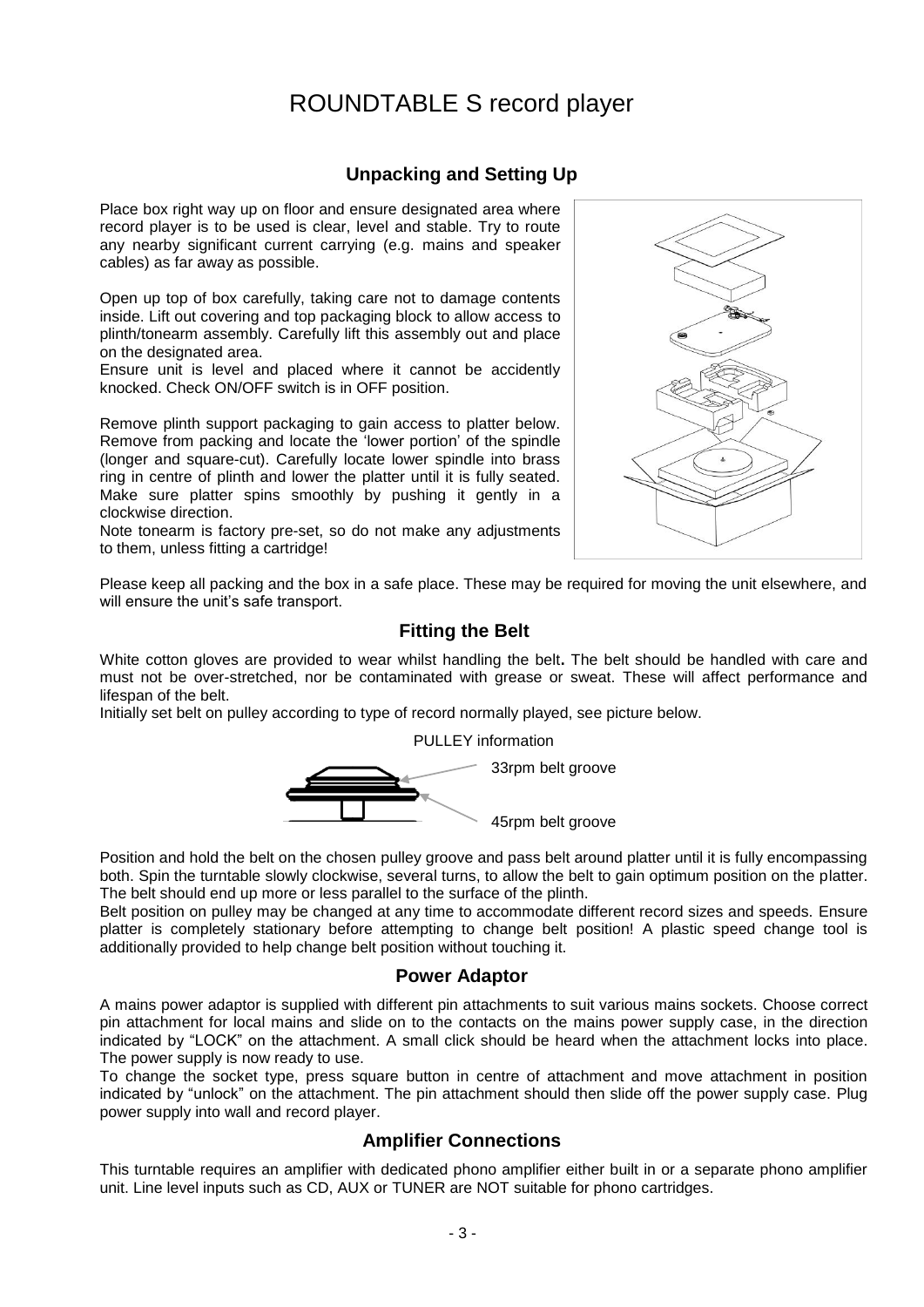Make sure the amplifier to be connected is switched OFF. This is to prevent loud noises getting through to your loudspeakers.

Connect the supplied lead starting at the turntable end. Connect the earth then left and right lead connections paying attention to match the colours of the plugs to the sockets. This helps reduce wiring errors and fault finding. Repeat this process at the amplifier end phono inputs, again checking wire colours against sockets. Depending on manufacturer, the "left" phono input socket may be black or white in colour. This is no cause for concern, connect the left lead to the left input socket regardless.

Keep the turntable power wires and any other mains cables present as far away from the cartridge output leads as possible.

The earth wire amplifier end is provided to connect to earthing post on the back of the amplifier, if required. Some setups will hum less with earths connected, others will perform better without.

Some experimentation may be required to get optimal performance.

### **First Use**

Locate and place felt mat onto platter. This helps to reduce record slip and isolate needle from vibrations from the surroundings. Remove tonearm transport lock (red twist-tie) and cartridge stylus guard. Switch on record player using ON/OFF switch and check platter spins smoothly.

Switch on Phono stage, if present, or amplifier, checking volume is set to a low listening level.

Select PHONO or corresponding input on amplifier,

Place a record over the platter spindle and onto the platter mat. A plastic puck is provided for singles if required. Use tonearm lift lever to raise tonearm from arm rest. Gently push the tonearm so the needle is over the start groove of the record. Use the lever to gently lower the needle onto the record. Once the tonearm is fully lowered turn up the volume to a comfortable listening level and enjoy listening.

Once side has finished, use lever once again to raise the tonearm and gently push it back to the tonearm rest and clip into place. Turn record over or chose a different one.

Do not leave record player playing the end loop for long periods, this causes wear to the needle.

### **Maintenance And Cleaning**

Fit needle cover when not in use and make sure the arm is fully clipped into its rest.

Remove belt during long periods of inactivity to prevent uneven stretching.

Do not use dry cloth to clean unit as this will generate static charges and attract more dust - use a lightly damped antistatic cloth to remove dust or light marks.

Do not allow cleaning agents to get onto rubber belt, as this could cause damage.

#### **Dustcover**

A dustcover is optionally available to further protect the turntable. Please consult your dealer to inquire about its availability. In order to establish best playback conditions, we recommend completely taking off the dustcover during playback, as the dustcover can begin to resonate during playback. These resonances are easily picked up by the stylus and cartridge.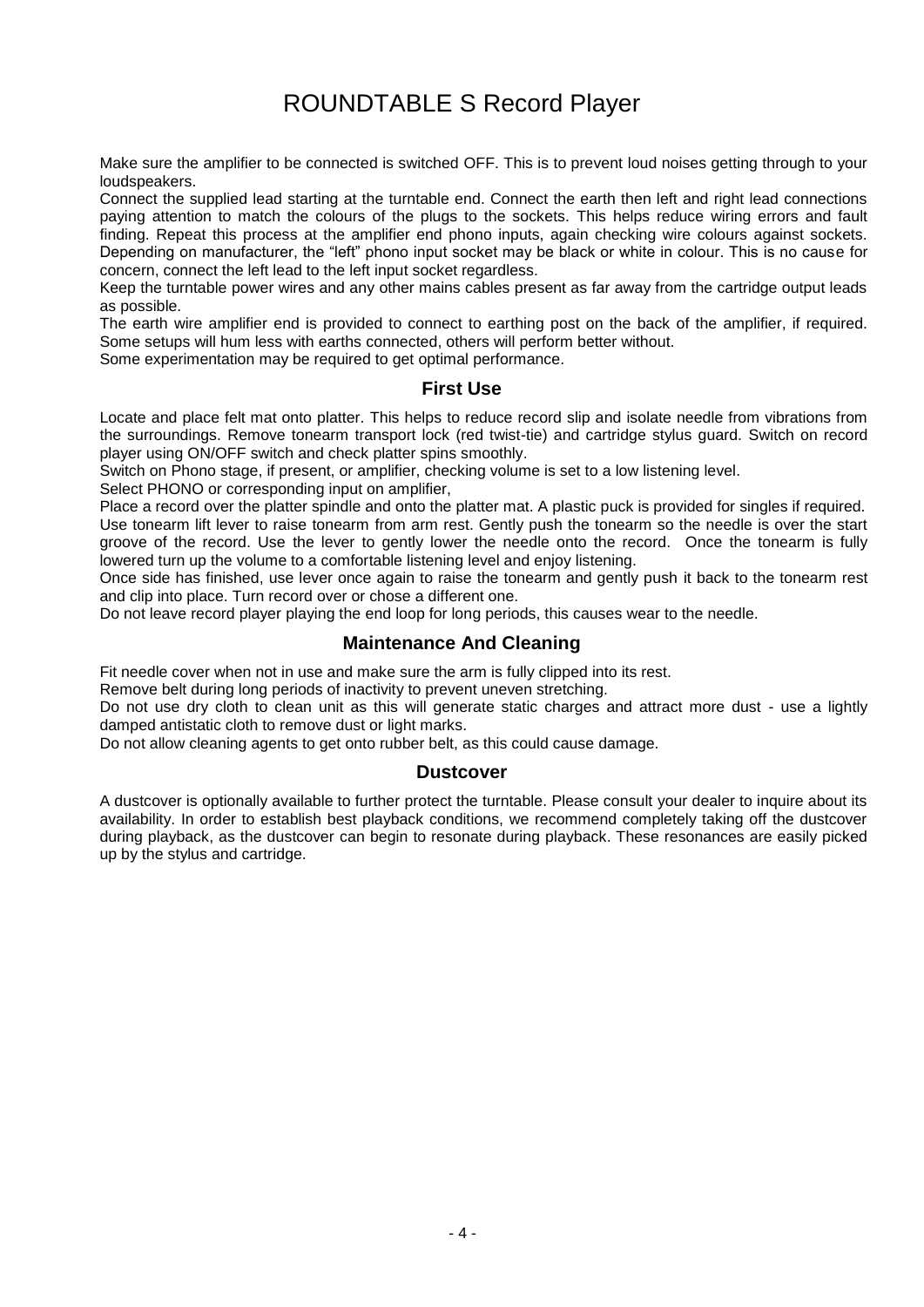

### **Tonearm Assembly**

### **Changing Cartridge**

*Please note this information is for guidance only and is not required if using the factory installed cartridge. Do not tamper with factory settings if unit is to remain within specs published. If in doubt, please consult dealer for assistance.*

Cartridge wiring follows:

| WHITE L+<br>BLUE L- |     | LEFT CHANNEL POSITIVE<br>LEFT CHANNEL NEGATIVE |
|---------------------|-----|------------------------------------------------|
| <b>DED</b>          | n., | DIOUT CUANNIEL DOCUTIVE                        |

| 6 E.U           | R+ | <b>NIGHT CHAINNEL FUSITIVE</b> |
|-----------------|----|--------------------------------|
| <b>GREEN R-</b> |    | RIGHT CHANNEL NEGATIVE         |

Note: Incorrect cartridge wiring can cause considerable loss of signal, or inter channel phase shift (distinct lack of bass). Please be sure to consult cartridge manufacturers' instructions for corresponding connections on the cartridge. Do not remove cartridge guard until cartridge installation is complete.

Switch off amplifier and turntable!

Place tonearm into arm rest so it is secured. Remove old cartridge (if present) carefully taking care not to pull the delicate tonearm wires.

Store old cartridge in a safe place, with needle guard reinstated where possible.

Check new cartridge wiring instructions against wiring information above. Connect new cartridge accordingly. Once wiring is complete, attach cartridge to head shell, making sure front face of cartridge is in line with the front face of the head shell. The cartridge protractor on the white plastic gauge may also be used at this stage to help obtain even better alignment. Once alignment is complete, tighten cartridge/head shell screws and remove cartridge needle guard.

### **Cartridge Counter Weight Adjustment**

Loosen counterweight screw with the 1.5mm (thin) hex Allen key to counterweight moves easily. Slide counterweight to halfway down counter balance support rod, making sure screw stays uppermost.

Remove felt mat and place plastic stylus pressure gauge on platter by tonearm. Place tonearm on the gauge with needle on the mN scale point as follows:

10mN - 1.0 grams 15mN - 1.5 grams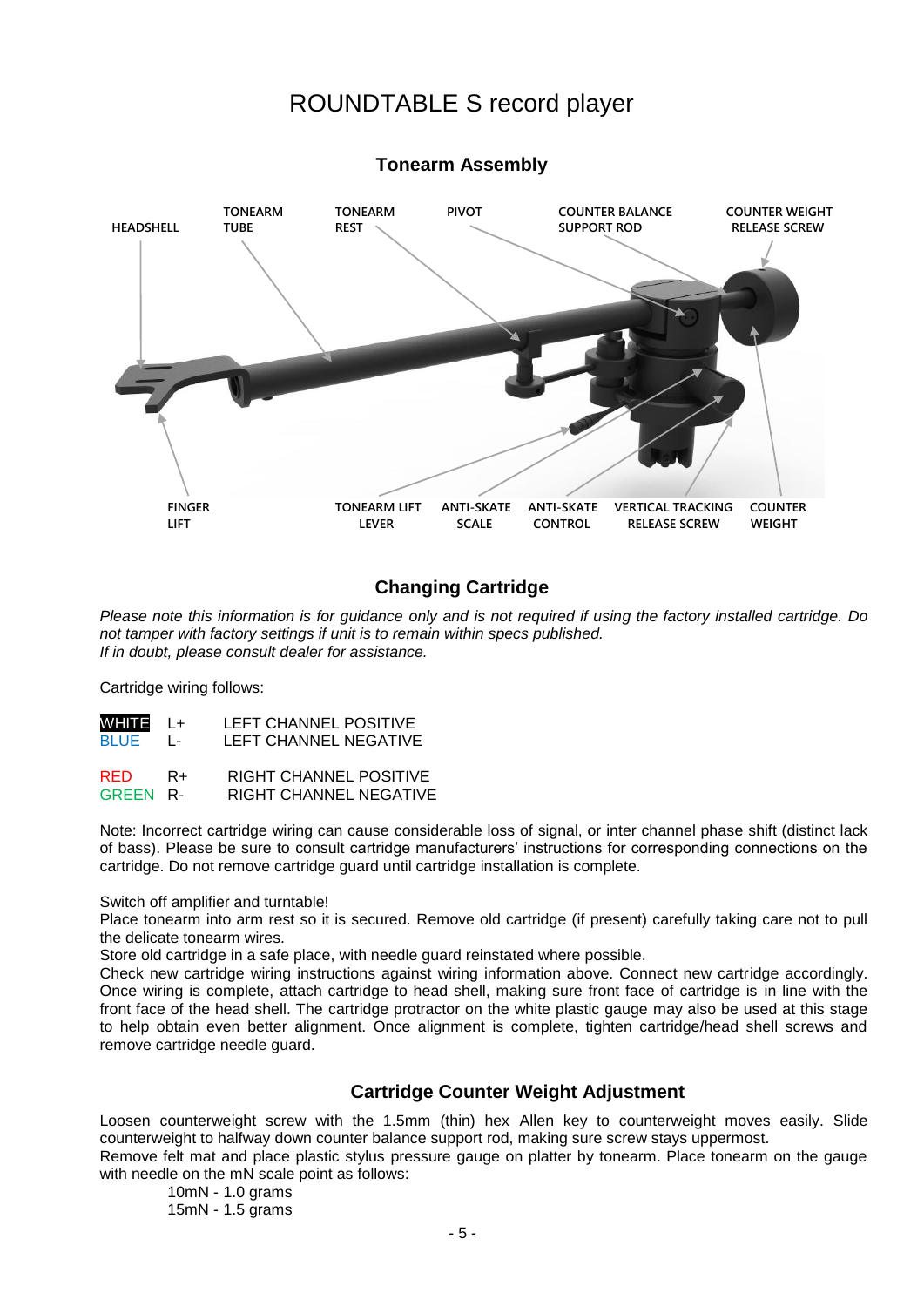#### 20mN - 2.0 grams

Set the counter weight so the gauge rests horizontal and parallel with the surface of the platter. Once the correct position is found, carefully tighten the counterweight screw without moving the counterweight.

Once tightened, check the weight again, to make sure nothing has moved.

Set anti-skate control (see previous page) by twisting thumbscrew at its end. Set anti-skate control so pointer indicates the same value as used for tracking weight on its scale.

### **Vertical Tracking adjustment**

Some cartridges have a larger assembly and it may be necessary to lift the tonearm overall to maintain correct operating position. This can be adjusted by loosening the vertical tracking adjustment screw (see previous page) using the 3mm (thick) Allen key. The whole arm pivot and assembly can then be raised or lowered accordingly. Adjust height so tonearm is parallel to the record surface. Take care not to allow stylus to slip sideway.

CAUTION: Do not over tighten the screw as this could deform the arm pillar. Finger tight is tight enough.

### **Supplied cartridge (Ortofon 2M Red) specifications**

| Cartridge type                      | <b>Moving Magnet</b>                             |  |
|-------------------------------------|--------------------------------------------------|--|
| <b>Frequency Response</b>           | 20 - 20.000 Hz + $3/$ - 1 dB                     |  |
| <b>Channel Separation</b>           | 22 dB at 1 kHz                                   |  |
| <b>Channel Balance</b>              | 1.5dB                                            |  |
| <b>Tracking Force</b>               | 1.6 - 2.0g (1.8g recommended)                    |  |
| <b>Vertical Tracking Angle</b>      | $20^{\circ}$                                     |  |
| <b>Recommended Load Impedance</b>   | 47,000 ohms                                      |  |
| <b>Recommended Load Capacitance</b> | 150 - 300pF                                      |  |
| <b>Output Voltage</b>               | 5.5 mV (mV at 1 kHz, 5 cm/sec)                   |  |
| <b>Stylus Shape</b>                 | <b>Elliptical</b>                                |  |
| <b>Stylus Construction</b>          | tipped Elliptical diamond                        |  |
| <b>Mount</b>                        | <b>Half-inch</b>                                 |  |
| Weight                              | 7.2q                                             |  |
| <b>Replacement Stylus</b>           | 2M Red (exchangeable with 2M Blue and 2M Silver) |  |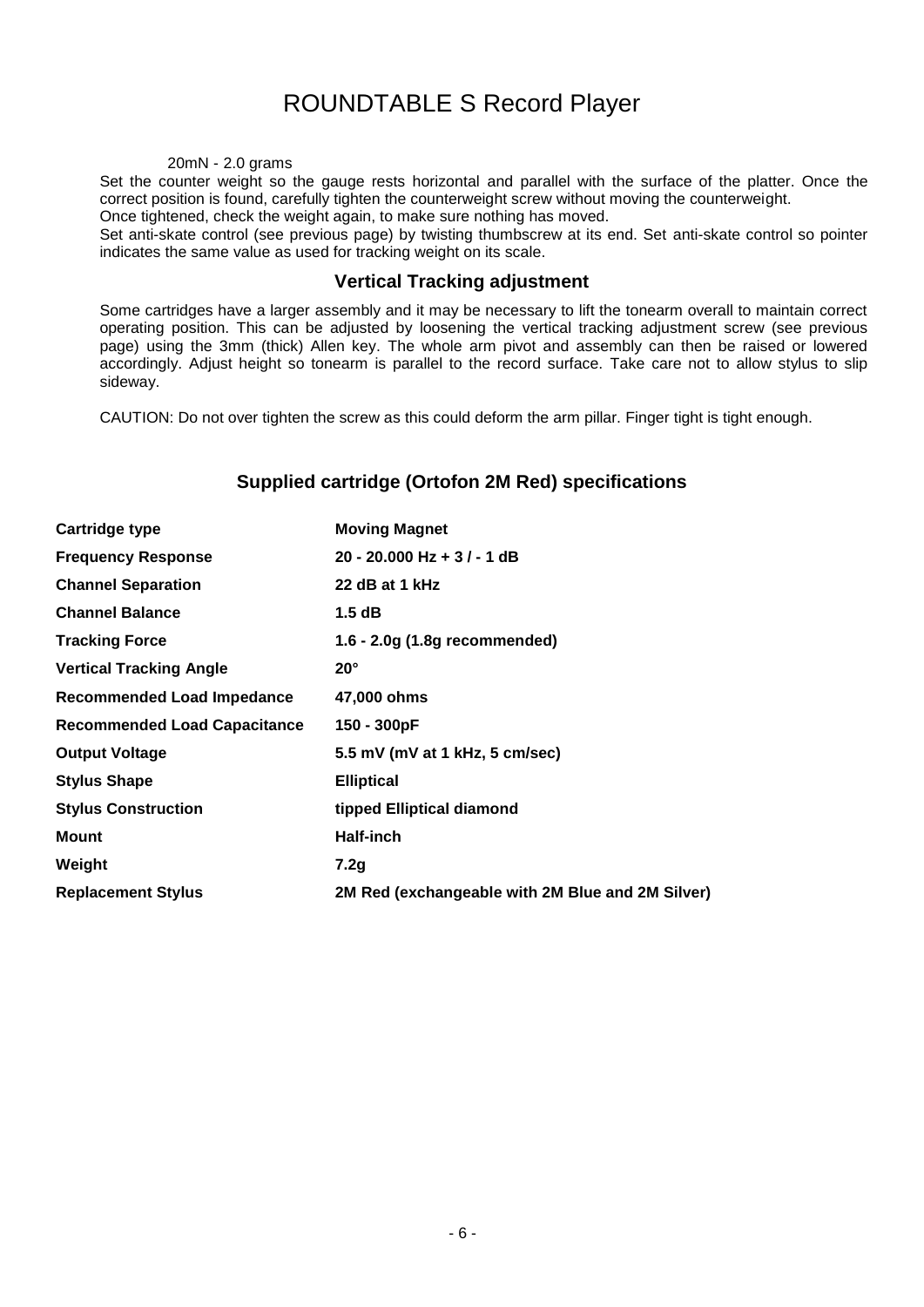### **Typical specifications**

| <b>Nominal speed</b>                                                   |                                                                | 33/45 rpm, outside belt drive system, manual speed change                                                                                                                                                                                                              |  |  |
|------------------------------------------------------------------------|----------------------------------------------------------------|------------------------------------------------------------------------------------------------------------------------------------------------------------------------------------------------------------------------------------------------------------------------|--|--|
| <b>Speed Variance</b>                                                  | 33rpm: $\pm$ 0.30 %, 45rpm: $\pm$ 0.20 %                       |                                                                                                                                                                                                                                                                        |  |  |
| <b>Wow and flutter</b>                                                 |                                                                | 33rpm: $\pm$ 0.10%, 45rpm: $\pm$ 0.09%                                                                                                                                                                                                                                 |  |  |
| <b>Electrical noise:</b>                                               | $-65dB$                                                        |                                                                                                                                                                                                                                                                        |  |  |
| Downforce range                                                        | $0 - 25$ mN                                                    |                                                                                                                                                                                                                                                                        |  |  |
| <b>Tonearm</b>                                                         |                                                                | 9" straight shape massive aluminium construction                                                                                                                                                                                                                       |  |  |
| <b>Supplied counterweights</b>                                         | no. 82, weight 114g $(\pm 1g)$ , for cartridges from 5 to 13 g |                                                                                                                                                                                                                                                                        |  |  |
| <b>Effective tonearm mass</b>                                          | 14 <sub>q</sub>                                                |                                                                                                                                                                                                                                                                        |  |  |
| <b>Effective tonearm length</b>                                        |                                                                | 230mm (tonearm mounting distance 212mm)                                                                                                                                                                                                                                |  |  |
| Overhang                                                               | 18 <sub>mm</sub>                                               |                                                                                                                                                                                                                                                                        |  |  |
| <b>Power requirement</b><br><b>Consumption</b>                         | 15V 0.8A<br>$< 0.3$ Watts<br>5 Watts                           | (Adaptor supplied)<br>standby<br>maximum                                                                                                                                                                                                                               |  |  |
| <b>Adaptor mains voltage</b>                                           | 110-240 V                                                      | 50-60Hz                                                                                                                                                                                                                                                                |  |  |
| Weight                                                                 |                                                                |                                                                                                                                                                                                                                                                        |  |  |
| Unit only, unboxed<br>In shipping carton                               | 6 kg<br>8 kg                                                   | $(131/5$ lbs)<br>$(173/5$ lbs)                                                                                                                                                                                                                                         |  |  |
| <b>Dimensions</b>                                                      |                                                                |                                                                                                                                                                                                                                                                        |  |  |
| Width                                                                  | 542 mm                                                         | $(23\frac{1}{2})$                                                                                                                                                                                                                                                      |  |  |
| <b>Height (including feet)</b><br>Depth (front to back) Inc. terminals | <b>100 mm</b><br>342 mm                                        | (4")<br>$(13\frac{1}{2})$                                                                                                                                                                                                                                              |  |  |
| <b>Standard accessories</b>                                            | White cotton gloves<br>Felt mat                                | Universal 15V DC power supply<br>Hex Allen key 1.5mm (for counter weight adjustment)<br>Hex Allen key 3.0mm (for vertical tracking adjustment)<br>Plastic tool for speed change<br>Cinch cable with grounding cable<br>Plastic single adapter for "large hole" singles |  |  |
|                                                                        |                                                                | Stylus pressure gauge - white plastic instrument with mN scale                                                                                                                                                                                                         |  |  |

### **WARNING:**

**ANY MODIFICATIONS TO THIS PRODUCT NOT EXPRESSLY APPROVED BY MUSICAL FIDELITY WHO IS THE PARTY RESPONSIBLE FOR STANDARDS COMPLIANCE COULD VOID THE USER'S AUTHORITY TO OPERATE THIS EQUIPMENT Musical Fidelity reserves the right to make improvements which may result in specification or feature changes without notice. E+OE.**

Manual Issue 3